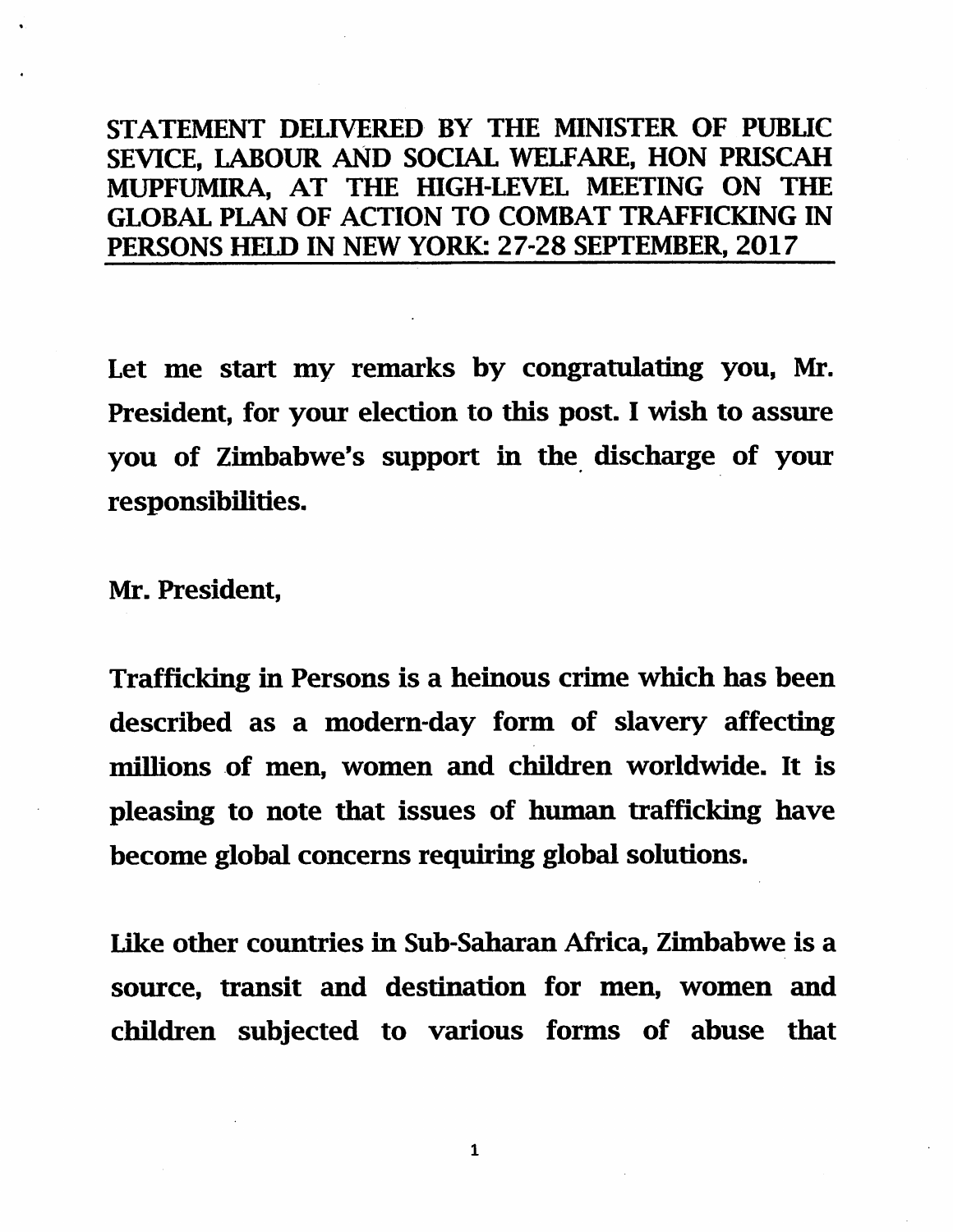include, inter alia, sexual abuse, domestic servitude and forced labour.

Zimbabwe ratified the UN Convention against Transnational Organized Crime (UNTOC) in 2007, and acceded to the UN Protocol to Prevent, Suppress and Punish Trafficking in Persons, Especially Women and Children in 2013. On 13 June, 2014 Zimbabwe enacted the Trafficking in Persons Act (Chapter 9.25) to criminalize human trafficking in the country. To demonstrate its commitment to counter trafficking in persons, Zimbabwe enacted Statutory Instrument 2 of 2015 establishing the Anti-Trafficking Inter-Ministerial Committee. In 2016 Zimbabwe launched its first National Plan of Action (NAPLAC) for 2016-2018 which is the implementation tool and national response strategy for the Trafficking in Persons Act. NAPLAC is anchored on four pillars of intervention namely;

Prevention, Protection, Prosecution and Partnership/coordination.

 $\overline{2}$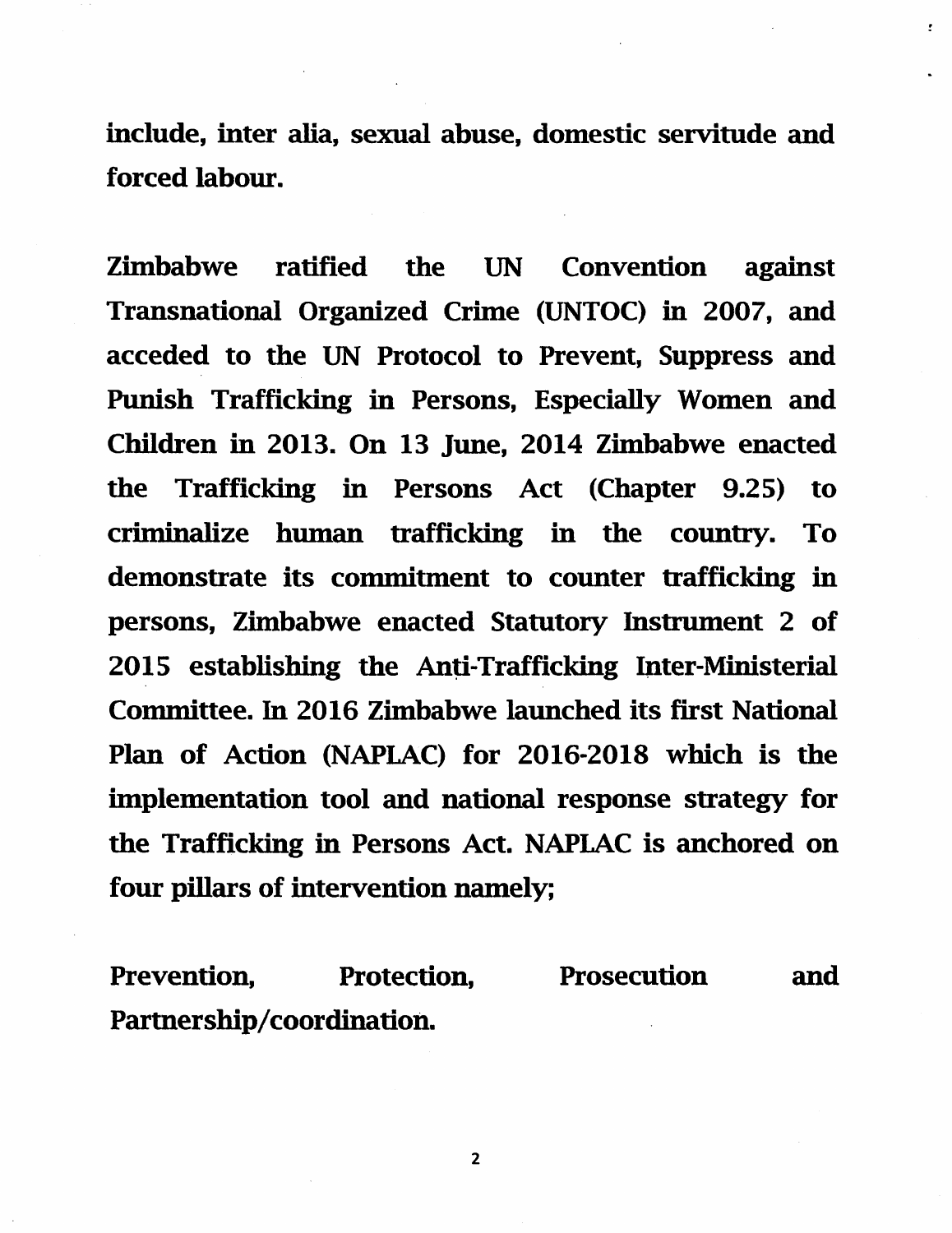The Ministry of Home Affairs chairs the Anti-Trafficking Inter-Ministerial Committee seized with the overall responsibility to coordinate the programme.

Mr. President,

Prevention of trafficking in persons falls under the mandate of the Ministry of Information, Media and Broadcasting Services in partnership with the Ministry of Home Affairs. Their responsibility is to raise public awareness and build capacity of relevant stakeholders.

The Protection pillar falls under the Ministry of Public Service, Labour and Social Welfare which is tasked with the provision of protection services to survivors of human trafficking by offering appropriate shelter for safety, counselling, rehabilitation and re-integration support.

Prosecution is the responsibility of the Ministry of Home Affairs and the Ministry of Justice, Legal and Parliamentary Affairs, which investigate and prosecute cases of human trafficking, respectively.

 $\overline{3}$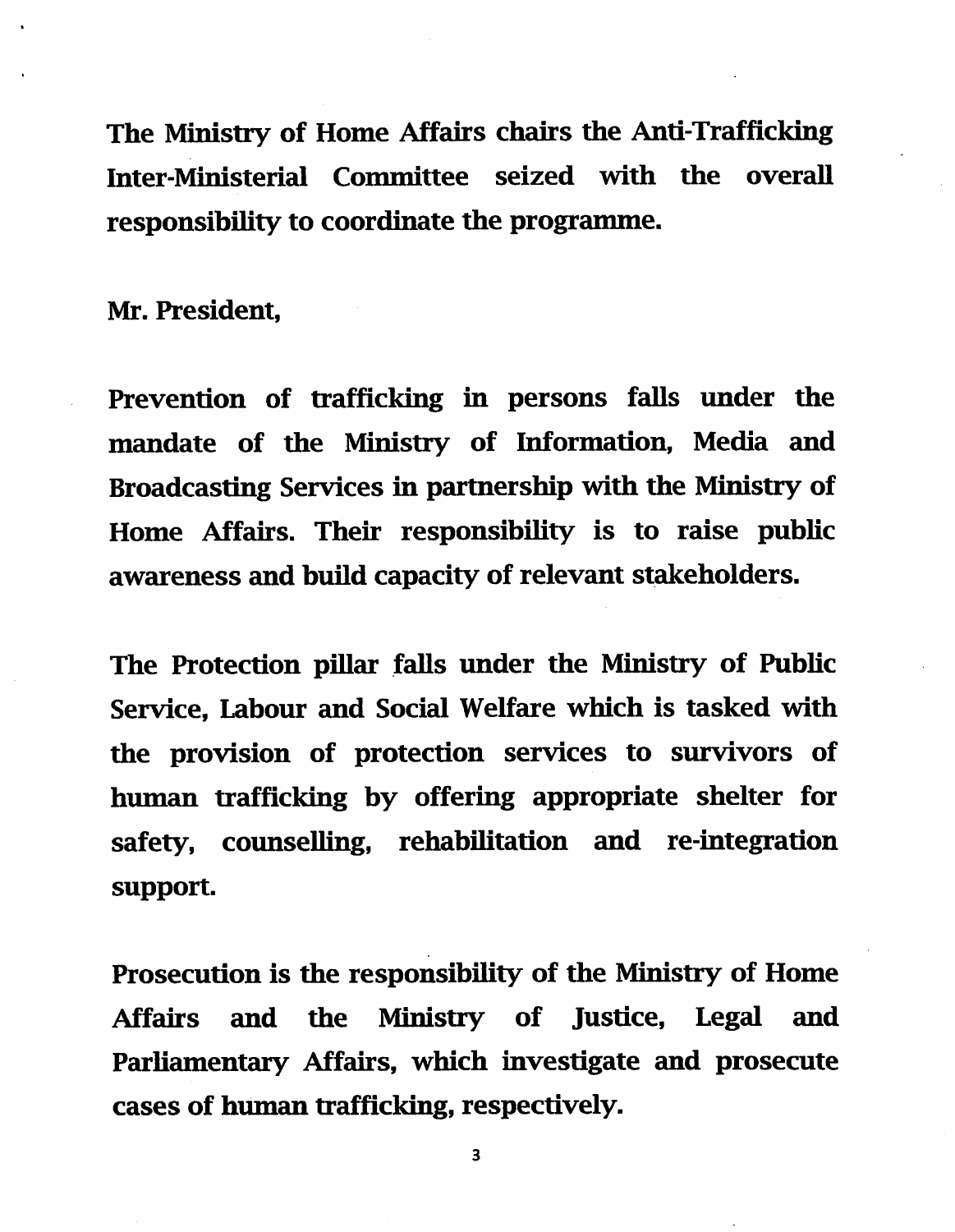Partnership and coordination is important in pulling together efforts and resources to prevent trafficking in persons, protect victims of trafficking and for prosecution of perpetrators. The Government works in partnership with a number of strategic stakeholders including UN agencies, civil society organizations, NGOs, the private sector and survivors of human trafficking.

The issue of human trafficking has attracted considerable national attention in Zimbabwe and efforts are being channeled towards combating human trafficking. The country has held two successful commemorations of the World Day against trafficking in persons with full participation of all key stakeholders. The anti-trafficking programmes have been decentralized to Provincial levels for greater effectiveness.

Mr. President,

The Government of Zimbabwe, through the Anti-Trafficking Inter-Ministerial Committee, has facilitated and funded the repatriation of 138 victims of human trafficking since April 2016 under the protection pillar.

 $\overline{\mathbf{4}}$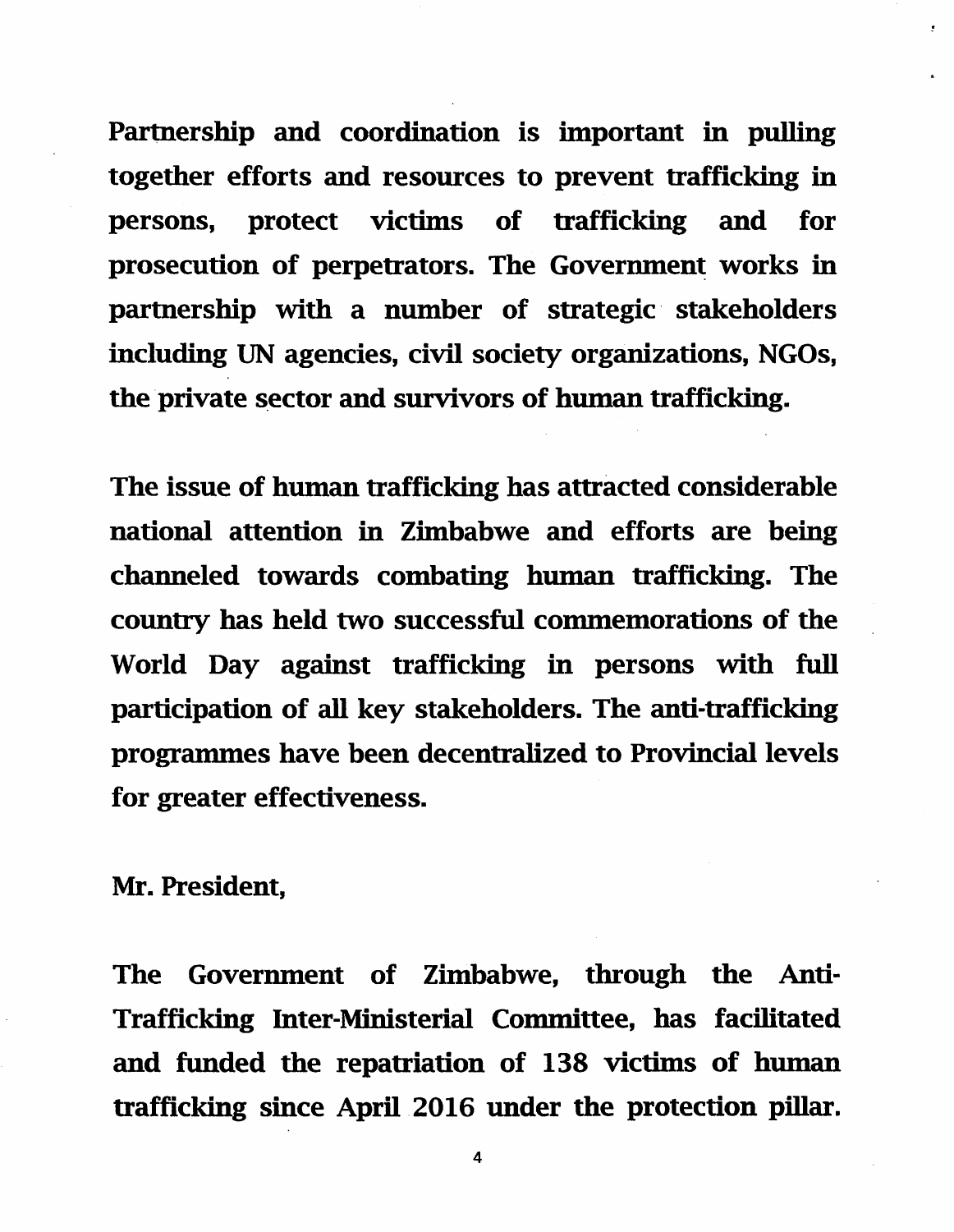Upon arrival, special arrangements are made to receive and move the victims to places of safety without unnecessary media attention to protect their privacy. At the reception centres medical, psychosocial and other support services are provided to the victims.

Before the victims leave the place of safety, the Government assists in reintegrating the victims with their families and relatives. They also get out of pocket allowances and starter packs comprising hasic provisions. The Government continues to support the returnees through the existing Social Protection Programmes, including access to free education, medical assistance, cash transfers and other public assistance programmes.

Under the partnership pillar. Government is working with lOM to establish income generating projects for the victims. So far, 100 women have benefitted with each receiving up to US\$1 500.

Mr. President,